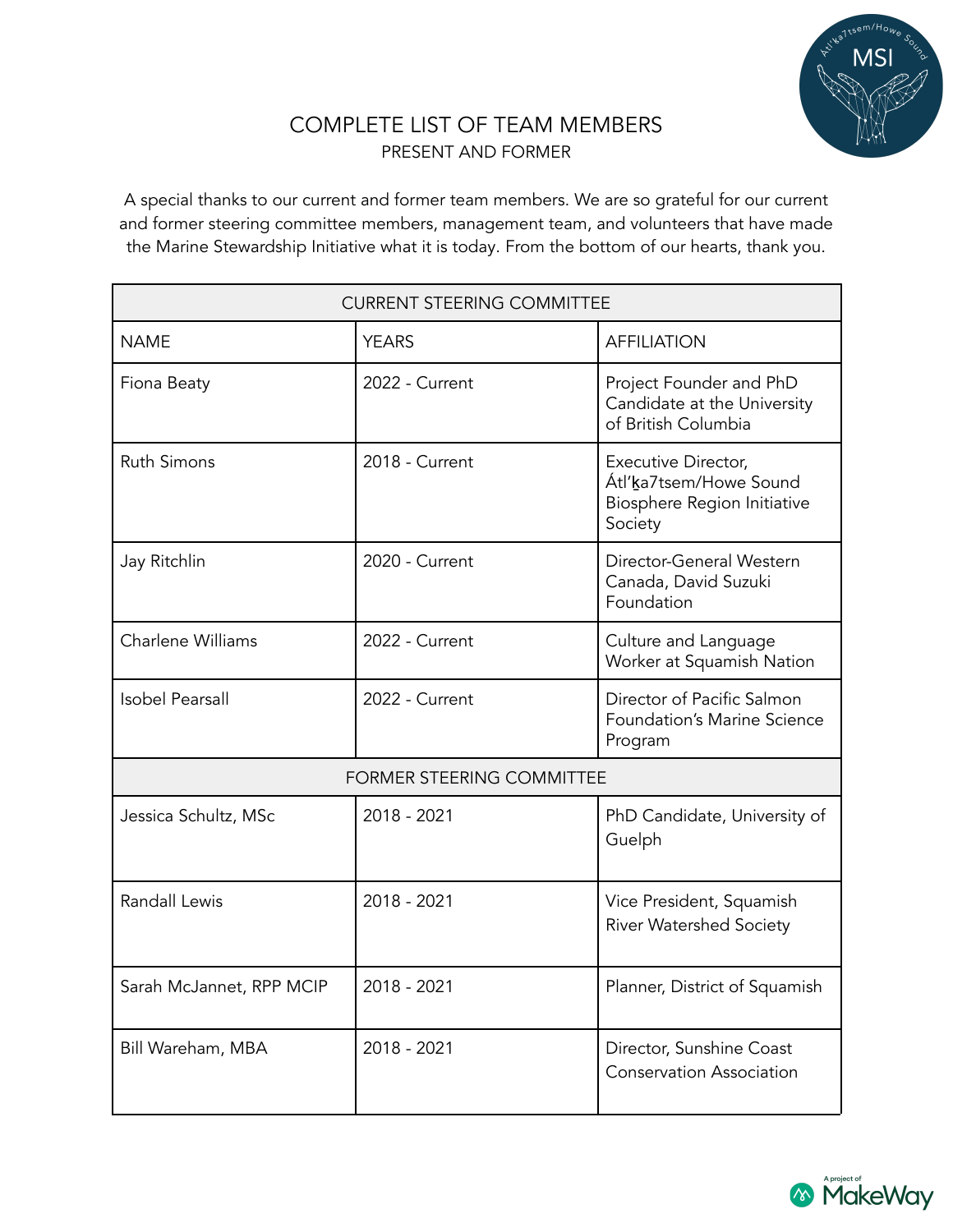| Janine Beckett     | 2021        | Senior Marine Spatial<br>Planning Officer, Department<br>of Fisheries and Oceans |
|--------------------|-------------|----------------------------------------------------------------------------------|
| <b>Trevor Dunn</b> | 2018 - 2021 | Director - Sea to Sky<br>Gondola                                                 |
| Adam Taylor        | 2018 - 2021 | President of the Underwater<br>Council of British Columbia                       |
| Ken Sneddon        | 2020 - 2021 | Sechelt Creek Contracting<br>Ltd.                                                |
| Kelly Binning      | 2019        | Department of Fisheries and<br>Oceans                                            |
| lan Ross           | 2018-2019   | Mosaic Forest Management                                                         |
| Megan Sewell       | 2018        | Sewell's Marina                                                                  |
| Eric Sewell        | 2018        | Sewell's Marina                                                                  |
| Aroha Miller, PhD  | 2020 - 2021 | Manager, Ocean Wise                                                              |
| Nadine Parker      | 2019 - 2020 | Department of Fisheries and<br>Oceans                                            |
| Kathleen Edwards   | 2021        | Environmental Manager,<br>Squamish Nation                                        |

| <b>CURRENT PROJECT TEAM</b> |                |                                          |
|-----------------------------|----------------|------------------------------------------|
| <b>NAME</b>                 | YEAR(S)        | <b>POSITION</b>                          |
| Courtney Smaha              | 2022 - Current | Project Director                         |
| Bridget John                | 2019 - Current | Program Manager                          |
| Nikita Wallia               | 2021 - Current | GIS Analyst - David Suzuki<br>Foundation |



 $m/H_{O_H}$ .1tse **HILL**ING

**MSI**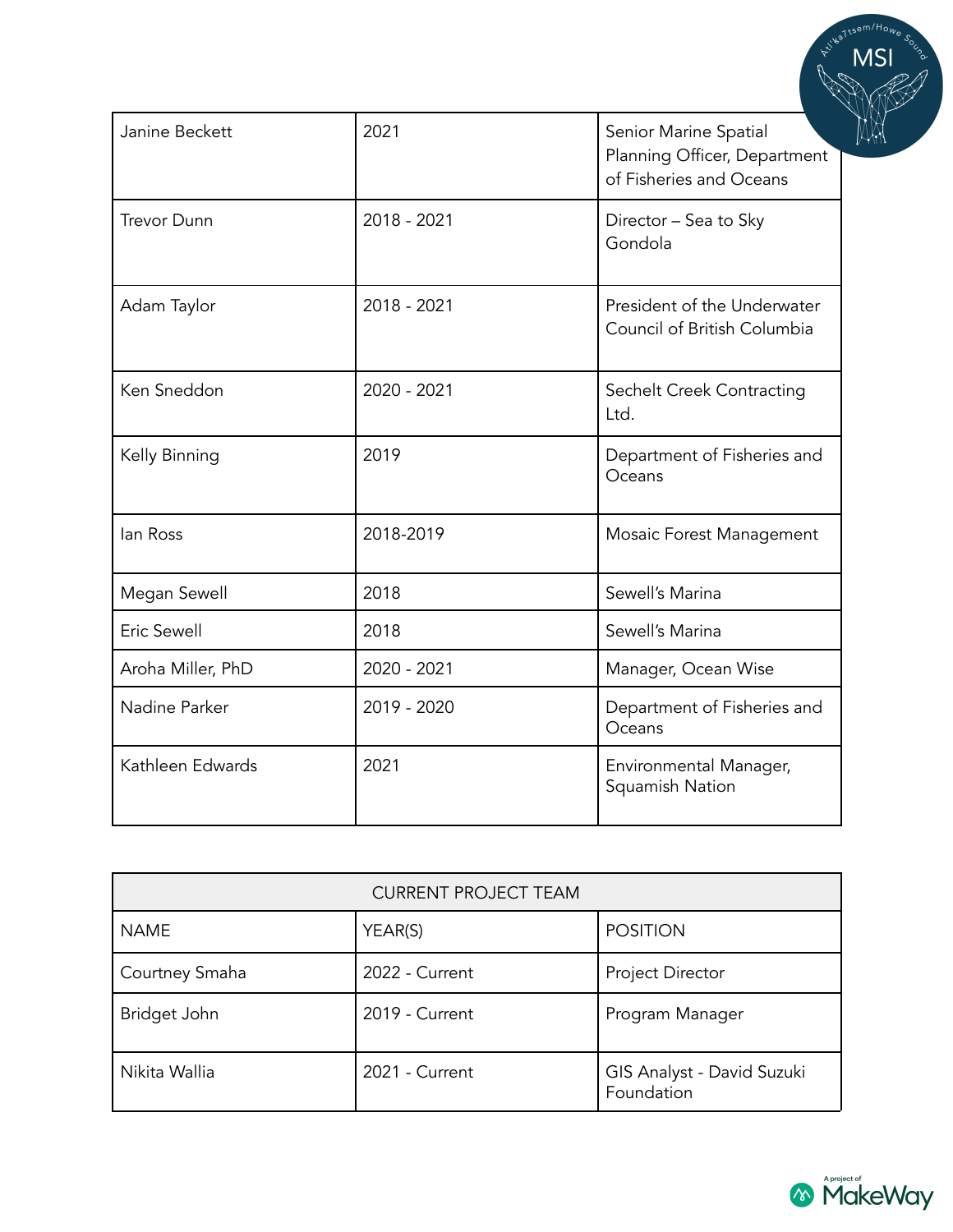| Jonathan Williams          | 2019 - Current | Indigenous Research and<br><b>Engagement Coordinator</b><br>(IREC) |
|----------------------------|----------------|--------------------------------------------------------------------|
| Myia Antone                | 2020 - Current | Indigenous Research and<br>Engagement Coordinator                  |
| Vivian Joseph              | 2022 - Current | Indigenous Research and<br><b>Engagement Coordinator</b>           |
| Melina Stokes              | 2021 - Current | Volunteer                                                          |
| Matthew Van Oostdam        | 2021 - Current | Volunteer                                                          |
| Devin Waugh                | 2022 - Current | Volunteer                                                          |
| <b>Jody Phillips</b>       | 2022 - Current | Volunteer                                                          |
| Sarah Boisvert             | 2022 - Current | Ocean Bridge - Volunteer                                           |
| Sewell's Marina Staff      | 2022 - Current | Volunteer                                                          |
| <b>FORMER PROJECT TEAM</b> |                |                                                                    |
| Fiona Beaty                | 2018 - 2021    | Project Director                                                   |
| Nolan Rudkowsky            | 2019 - 2021    | Indigenous Research and<br><b>Engagement Coordinator</b>           |
| Willem Van Riet            | 2018 - 2021    | GIS Analyst - David Suzuki<br>Foundation                           |
| Kyla Hemmelgarn            | 2018 - 2021    | Volunteer                                                          |
| Genevieve Cruz             | 2018-2019      | Volunteer                                                          |
| Amy Kikuchi                | 2020           | Ocean Bridge - Volunteer                                           |
| <b>Emily Nickerson</b>     | 2018           | Volunteer                                                          |

| WORKING GROUP TO GUIDE THE IRECS |              |                            |
|----------------------------------|--------------|----------------------------|
| NAME                             | <b>YEARS</b> | <b>AFFILIATION</b>         |
| Joyce Williams                   | 2018 - 2021  | Squamish Nation Councillor |
| Charlene Williams                | 2018 - 2021  | Culture and Language       |



Waltsem/How MSI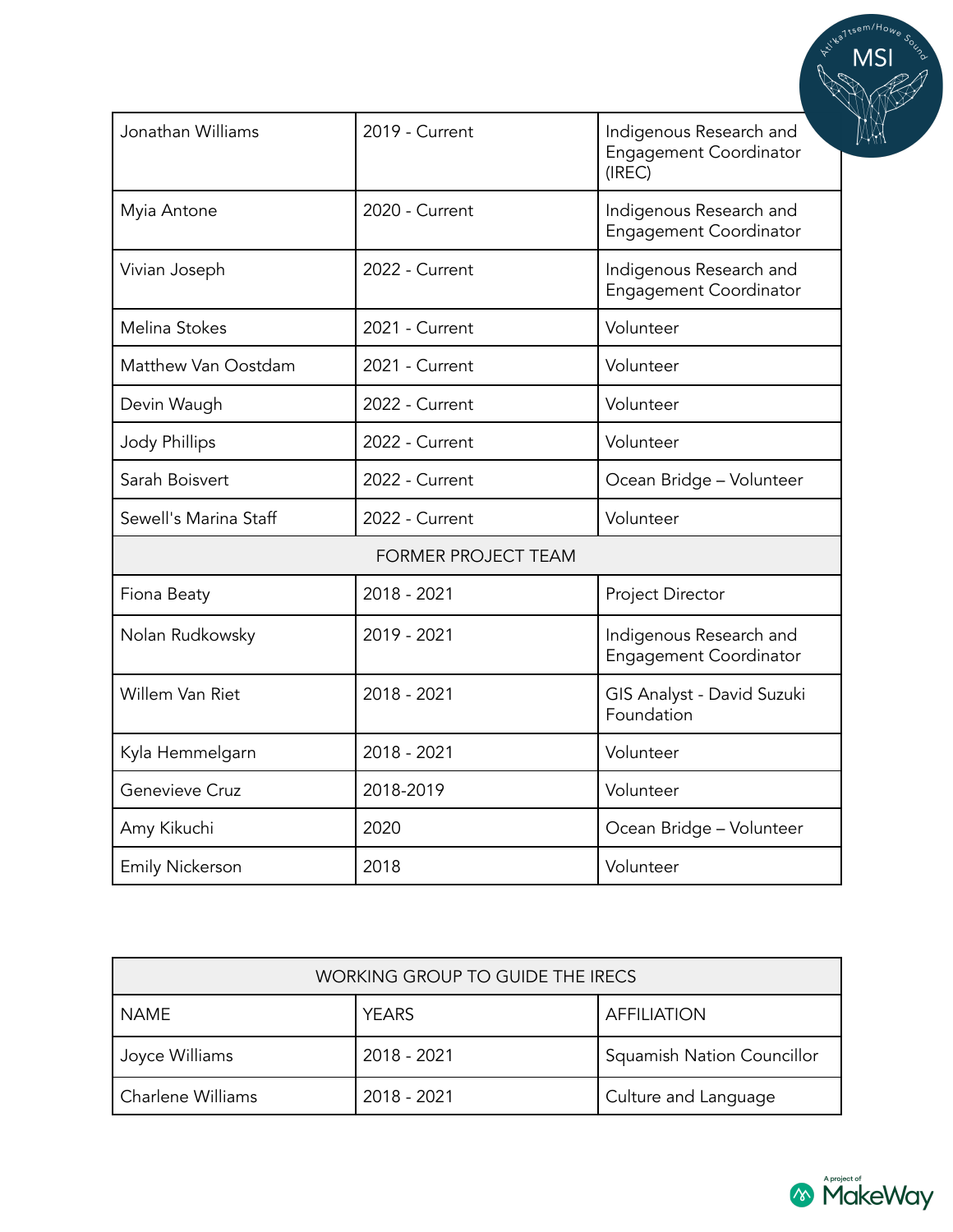|                  |             | Worker at the Squamish<br>Nation      |
|------------------|-------------|---------------------------------------|
| Linda Williams   | 2018 - 2021 | Squamish Nation Elder                 |
| Devan Williams   | 2018 - 2021 | Squamish Nation Councillor            |
| Adrienne Charlie | 2018 - 2021 | Squamish Nation member                |
| Aaron Marchant   | 2018 - 2021 | Referral Analyst - Squamish<br>Nation |

| <b>LEADERSHIP PARTNERS</b>                   |              |                                    |
|----------------------------------------------|--------------|------------------------------------|
| <b>NAME</b>                                  | <b>YEARS</b> | <b>AFFILIATION</b>                 |
| Doug Race                                    | 2018 - 2021  | District of Squamish<br>Councillor |
| Kate-Louise Stamford                         | 2018 - 2021  | Islands Trust Trustee              |
| Chris Lewis                                  | 2018 - 2021  | Squamish Nation Councillor         |
| Joyce Williams                               | 2018 - 2021  | Squamish Nation Councillor         |
| Ocean Watch Action<br>Committee participants | 2018 - 2021  | N/A                                |

## CURRENT AND PAST COLLABORATORS, SUPPORTERS AND ADVISORS

- Átl'ka7tsem/Howe Sound Biosphere Region Initiative Society
- David Suzuki Foundation
- Ocean Wise
- Pacific Salmon Foundation
- Squamish Nation
- Art by Di
- Andrew Day
- Blue Mar for Change
- Bowen Island Municipality
- Darcy Dobell



MSI